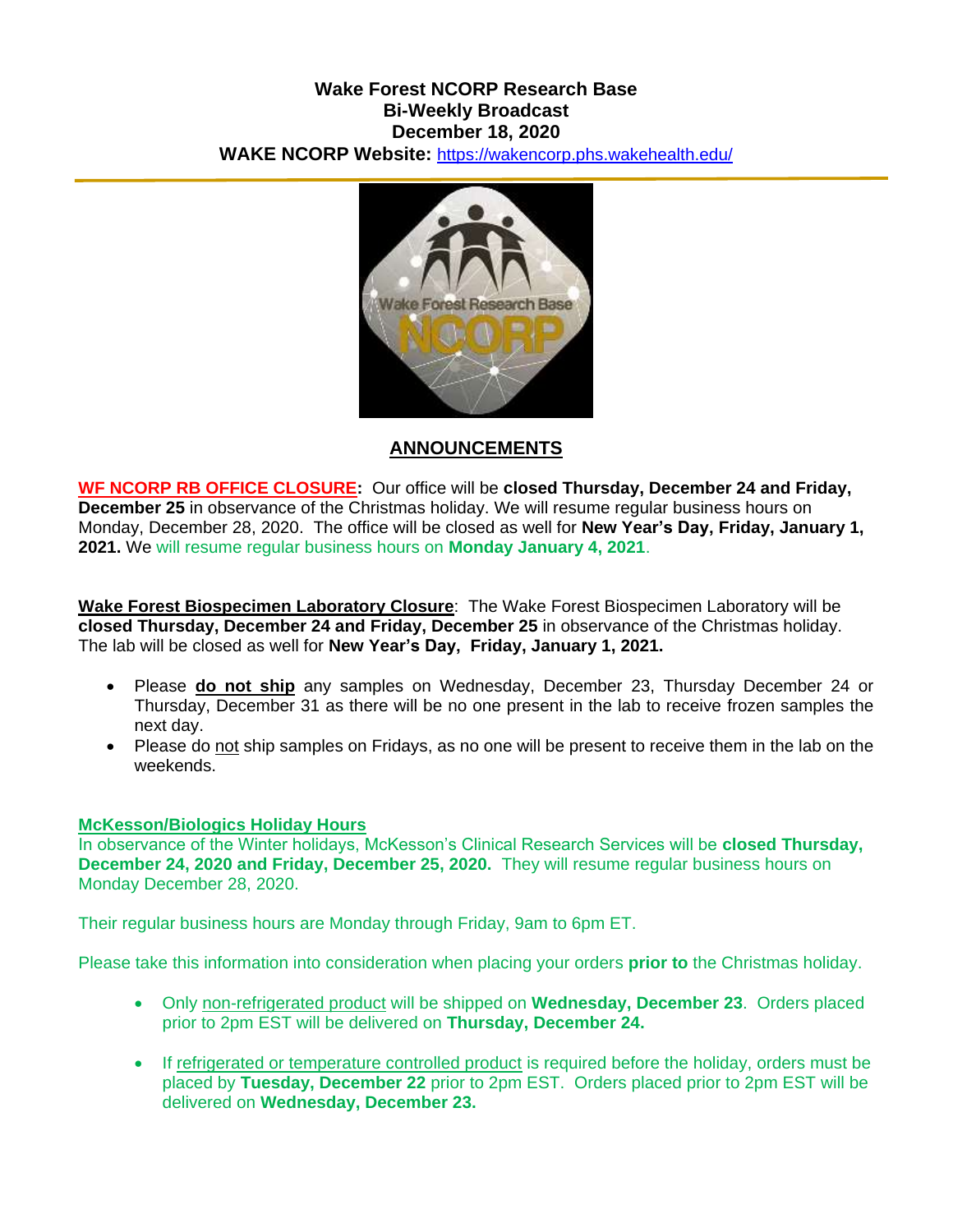In observance of the New Year holiday, McKesson's Clinical Research Services will be **closed Friday, January 1, 2021.** They will resume regular business hours on **Monday January 4, 2021**.

Their regular business hours are Monday through Friday, 9am to 6pm ET.

Please take this information into consideration when placing your orders **prior to** the New Year holiday.

- Only non-refrigerated product will be shipped on **Thursday, December 31, 2020**. Orders placed prior to 2pm EST will be delivered on **Monday, January 4, 2021.**
- If refrigerated or temperature controlled product is required before the holiday, orders must be placed by **Wednesday, December 30** prior to 2pm EST. Orders placed prior to 2pm EST will be delivered on **Thursday, December 31.**

### *Due to the influx of shipments around the holidays, carrier delays may occur. Please plan your orders accordingly.*

If you have any questions regarding the shipment schedule, please contact Clinical Research Services team at 1-800-693-4906 or via email at [clinicalresearchservices@mckesson.com](mailto:clinicalresearchservices@mckesson.com)

**LabCorp Holiday Information:** Please check with your local LabCorp pickup courier to see if local offices will be closed for the Christmas and/or New Year holiday or if there are any restrictions on shipping these weeks.

## **WAKE NCORP WEBSITE:**

When accessing the Wake NCORP Website [\(https://wakencorp.phs.wakehealth.edu/\)](https://wakencorp.phs.wakehealth.edu/) please use the Google Chrome browser [\(https://www.google.com/chrome/\)](https://www.google.com/chrome/). Documents, guides, and training videos work best in this browser.

### **STUDY UPDATES:**

## **WF-1901 IMPACTS –** *Internet-delivered Management of Pain Among Cancer Treatment Survivors Amendment 2, Protocol Version Date 08/01/2020*

**Helpful Guide document updated; v12/10/2020. Changes made to DNA Specimen Collection, Section II. A PAXgene ccfdna tube is no longer required and has been removed from the DNA specimen kit contents. The PAXgene Blood DNA tube and red top will remain in the kits that are supplied going forward.**

The Helpful Guide and other supplemental resources are available on the [WAKENCORP](mailto:https://wakencorp.phs.wakehealth.edu/) website. If there are any questions reqarding the WF-1901 activation or site registration procedures, please contact [NCORP@wakehealth.edu](mailto:NCORP@wakehealth.edu) Attn: WF-1901

### **WF 30917 Telehealth –** *A Stepped-Care Telehealth Approach to Treat Distress in Cancer Survivors*

- $\circ$  Amendment 5 has been approved by the CIRB, awaiting approval from NCI DCCP. Anticipated activation is min-January.
- $\circ$  There will a site call to January 11, 2021 at 4 PM EST to review the changes to the protocol in amendment 5. These changes include: